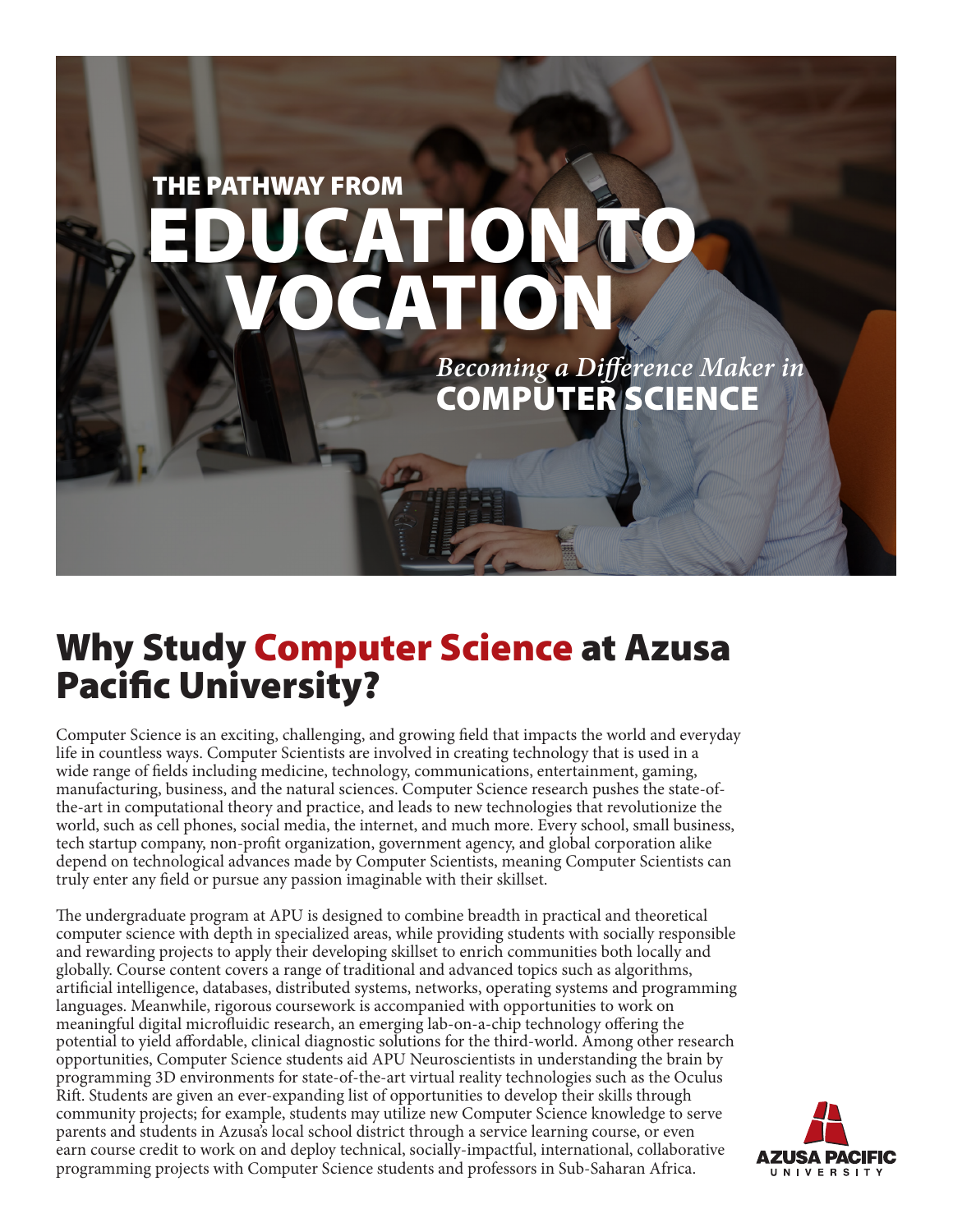### YOU MIGHT CONSIDER A COMPUTER SCIENCE MAJOR IF YOU:

- Like observing, learning about, and analyzing the world around you
- Enjoy math or are musically inclined
- Like strategy games such as chess, checkers, or computer games
- Enjoy mental challenges and problem solving
- Like fixing things and pulling things apart to see how they work
- Like optimizing and making things better
- Like building and/or designing
- Like solving puzzles and problems
- Like imagining how technology can improve other fields



**THOMAS MIFFLIN '13** Software Engineer Boeing

Thomas develops software and administers government systems and hardware for programs within the Department of Defense. He couldn't divulge more details due to the nature of his work and the security clearance required, but describes it as "pretty cool stuff."

*"I use many of the skills I learned while an undergrad at APU; I would not be where I am today without the guidance and tutelage of my professors."*



**MELISSA STURGEON '02** Business Analyst Lead Azusa Pacific University

As the Business Analyst Lead at APU, Melissa maintains financial systems and investigates business processes to leverage new technologies. She also assists with technology enhancements that improve workflow efficiencies.

*"Get involved in as much as you can in any activity on campus related to your major. Anything you do can lead to a job."*

### COMPUTER SCIENCE MAJORS ARE PREPARED FOR:

- Applying general problem-solving techniques to specific problems
- Consideration of the ethical implications of technological advancements
- Entering the high-tech industry and succeeding
- Identifying world-wide social-impact problems and offering realistic solutions
- Connecting theory and practice
- Critical reflective thinking
- Personal and civic responsibility
- Developing good working relationships with others
- Demonstrating good listening
- Demonstrating tolerance and self-regulation
- Understanding and creating real-world project requirements & specifications

### GRADUATES IN COMPUTER SCIENCE WORK AS:

- Video game programmers
- Embedded systems programmers
- Computer animators
- Database specialists
- Cryptanalysts
- Telecommunications engineers
- Electrical engineers
- Software developers/engineers
- Robotics engineers
- Computer science teachers and professors
- Back-end web-developers
- Military intelligence specialists
- Computer programmers



**SEAN RADAK '11** Senior QA Lead Pocket Gems

Sean helped create multiple champions and new features in the game "League of Legends." During this time, he managed a team of five Analysts and Test Engineers. Now he is the head of QA for a game still in development.

*"Do the job you want to have, before someone pays you to do it."*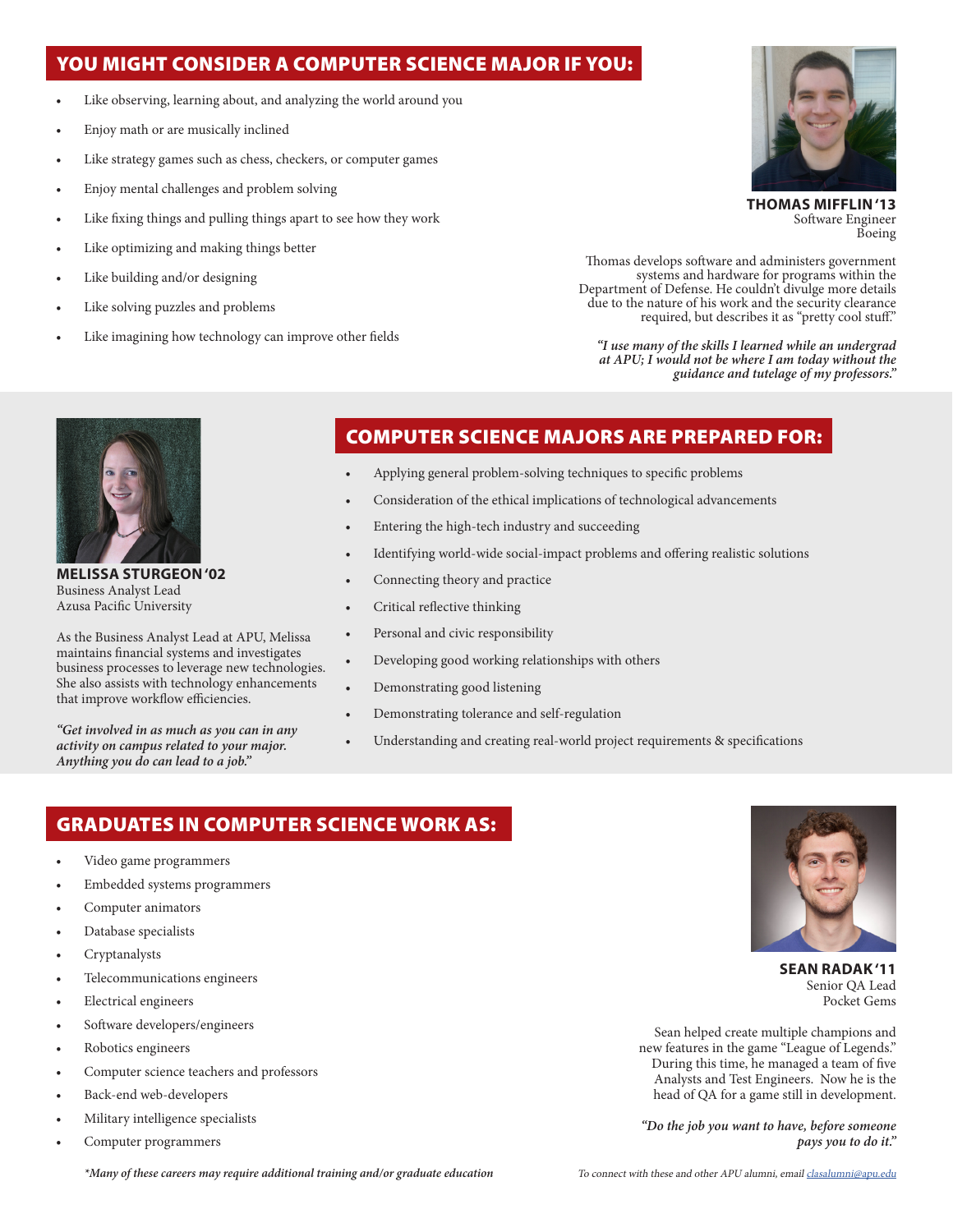### **STEPS TO TAKE AS A MAJOR IN COMPUTER SCIENCE OPTIONS TO EXPLORE AROUND APU**

### BE CALLED. EXPLORE. DEFINE. RESEARCH. LEARN.

- **TAKE INTRODUCTION TO COMPUTER SCIENCE (CS 220)** Explore what computer scientists do by taking a fun, introductory programming course.
- **ATTEND A ROBOTICS CLUB MEETING** Visit a Robotics Club meeting (no skill required) to see what fun and exciting robotics projects our students are developing with industry partners and/or for personal interst.
- **LEARN HOW TO APPLY YOUR STRENGTHS WITHIN YOUR ACADEMICS, LIFE, AND CAREER**

Meet with a Career Consultant\* or Strengths Mentor.

• **CONSIDER CAREER OPTIONS FOR YOUR MAJOR** Meet with a Career Consultant\* or your faculty advisor to explore and discuss requirements for your career options.

### BE PREPARED. IDENTIFY. STRENGTHEN. PRACTICE.

- **ATTEND A COMPUTER SCIENCE CAREER NIGHT** Come and listen to industry partners and former Alumni as they share insights about how to prepare yourself for the technology industry.
- **ATTEND A SUMMER SERVICE TRIP WITH THE DEPARTMENT** Collaborate with universities around the world in developing computer programs and solutions which lead to positive social impact in third-world communities.
- **COMPETE IN AN ACM PROGRAMMING COMPETITION** Compete in the regional ACM programming competition against dozens of other southern California schools to help increase your problem-solving skills and measure yourself against top regional programmers.
- **SECURE AN INTERNSHIP**

Start planning to apply for internships during junior year. Many students get jobs with the same company they interned with. Benefits include:

- Gain the real-world experiences that all employers seek
- Promote exposure to various fields in computing
- Help build your professional network
- Great resume boost
- **RECEIVE FEEDBACK ON YOUR INTERVIEWING ABILITIES** Complete a Mock Interview with a Career Consultant\*
- **CREATE A RESUME TO APPLY FOR AN INTERNSHIP** Meet with a Career Consultant\* to review your resume and cover letter. Run them by your professors, too.
- **GROW YOUR SKILLS IN AN ON CAMPUS JOB OR STUDENT LEADERSHIP POSITION** Talk to Student Employment or Student Life about the available opportunities.
- **VOLUNTEER LOCALLY AND GLOBALLY TO SHAPE YOUR PERSPECTIVE** Talk to the Center for Student Action about how you can serve.
- **GAIN KNOWLEDGE ABOUT YOUR CAREER OPTIONS** Do informational interviews or go to a career-related event to learn more about your career, degree, and experience requirements.

## BE CONNECTED.

### JOIN. NETWORK. BE ACTIVE.

#### • **JOIN IEEE**

IEEE is the world's largest technical society. Members gain access to essential technical information, networking opportunities, career development tools, and many other exclusive benefits.

• **JOIN ACM**

ACM chapter members are eligible to recieve valuable networking tools and industry information.

• **JOIN ROBOTICS CLUB**

Club activities include programming, robotics and engineering. Provides a solid foundation in object-oriented programming, mechanical engineering, teamwork, and well-developed critical thinking skills.

### • **PARTICIPATE IN ZUVENTUREZ**

ZuVenturez is a training program and business competition held by the School of Business. Form a team, make invaluable connections, and win money from real-life investors to help launch your start-up company idea.

- **TALK TO ALUMNI FROM YOUR MAJOR** Join APUConnect.com and start reaching out. You can also email [clasalumni@apu.edu](mailto:clasoffice%40apu.edu?subject=Connect%20me%20with%20APU%20alumni)<sup>+</sup> for help connecting with alumni.
- **GET ACTIVE ON LINKEDIN** Meet with a Career Consultant\* to review your profile and learn how to use LinkedIn.
- **ATTEND CAREER-RELATED EVENTS**

Keep an eye out for career events related to your major or that are happening around campus.

• **HAVE LETTERS OF RECOMMENDATION ON HAND** Request them from professors and advisors at least a month before due.

\* Visit [apucareer.youcanbook.me/](http://apucareer.youcanbook.me/) to make an appointment with a Career Consultant <sup>+</sup> Use subject line: Connect me with APU alumni